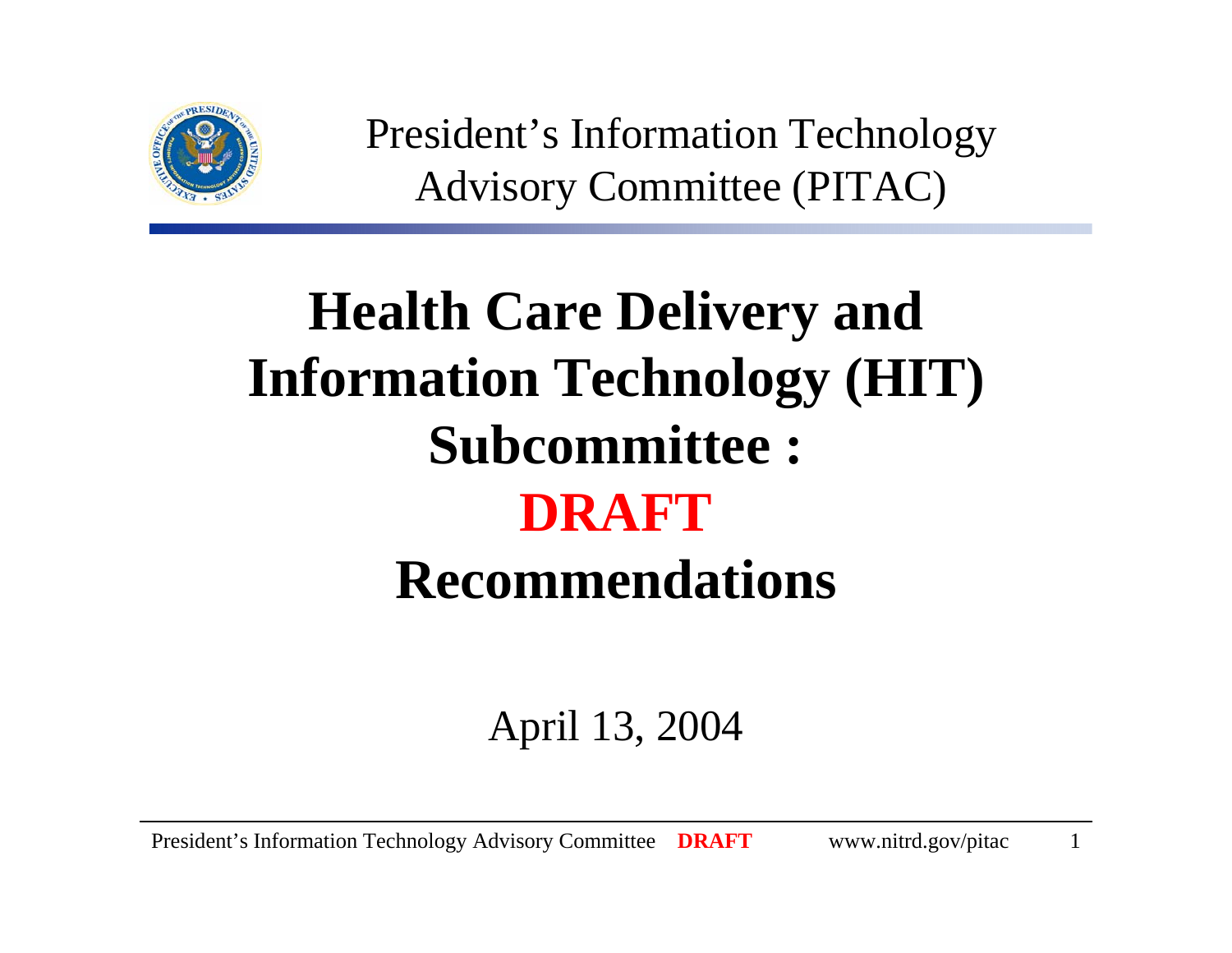

### **HIT Subcommittee Findings and Recommendations**

Purpose of this presentation:

- Share draft recommendations for deliberation and public comment.
- Seek approval of draft recommendations as is or with modification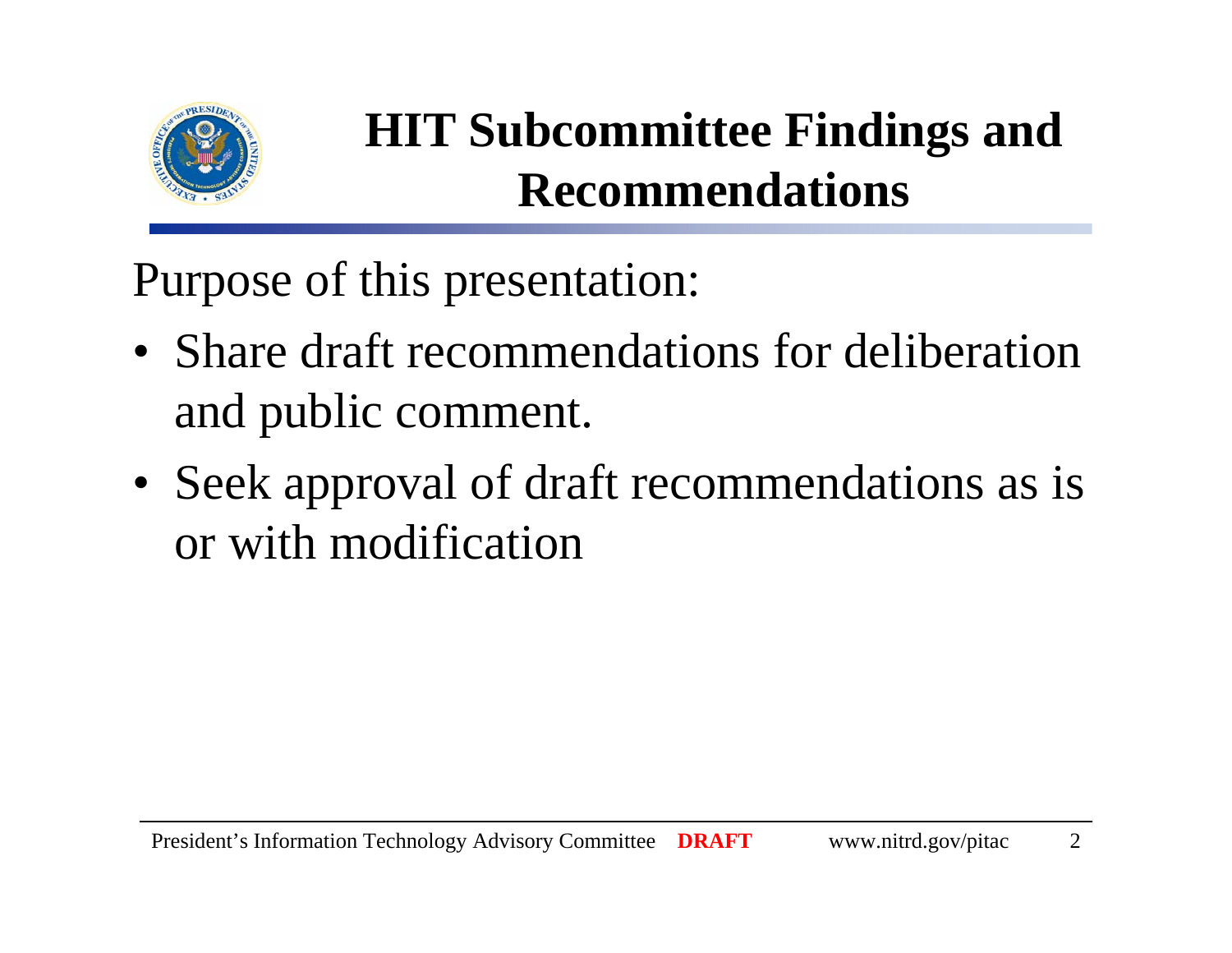

### PITAC Health Care Delivery and IT Subcommittee

- **Jonathan C. Javitt, MD, MPH** Senior FellowPotomac Institute for Policy Studies
- **Peter M. Neupert** Chairman of the Board Drugstore.com, Inc.
- **David H. Staelin, Sc.D**. Professor of Electrical Engineering Massachusetts Institute of Technology
- Staff Support:

William R. Braithwaite, M.D., Ph.D., Elizabeth Kirk, Ph.D., Sally E. Howe, Ph.D.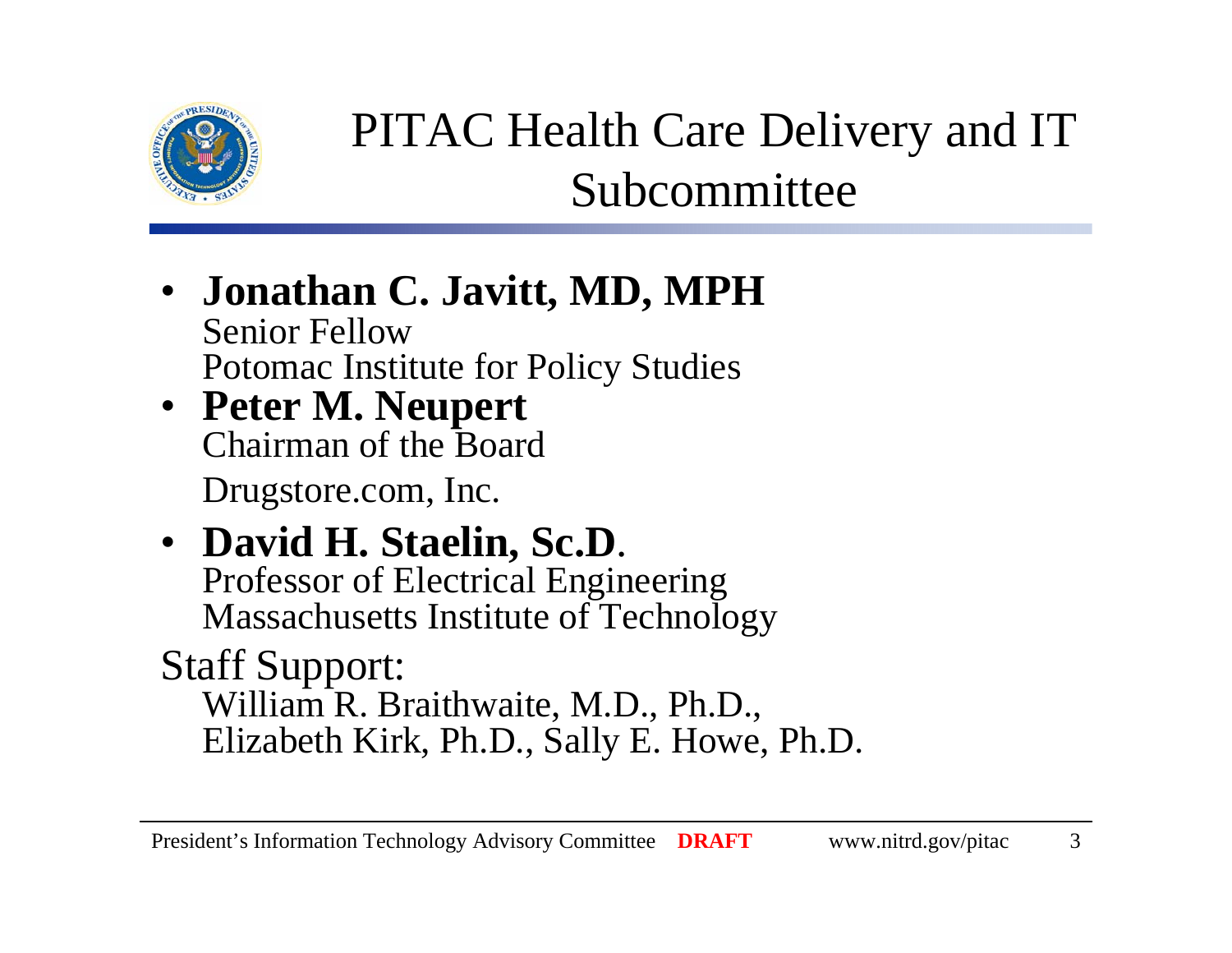

### **National Call for Health Information Technology**

- 2001 PITAC report to the President
- Institute of Medicine reports
- National Committee on Vital and Health Statistics (NCVHS)
- Connecting for Health, e-Health Initiative, and numerous other public interest initiatives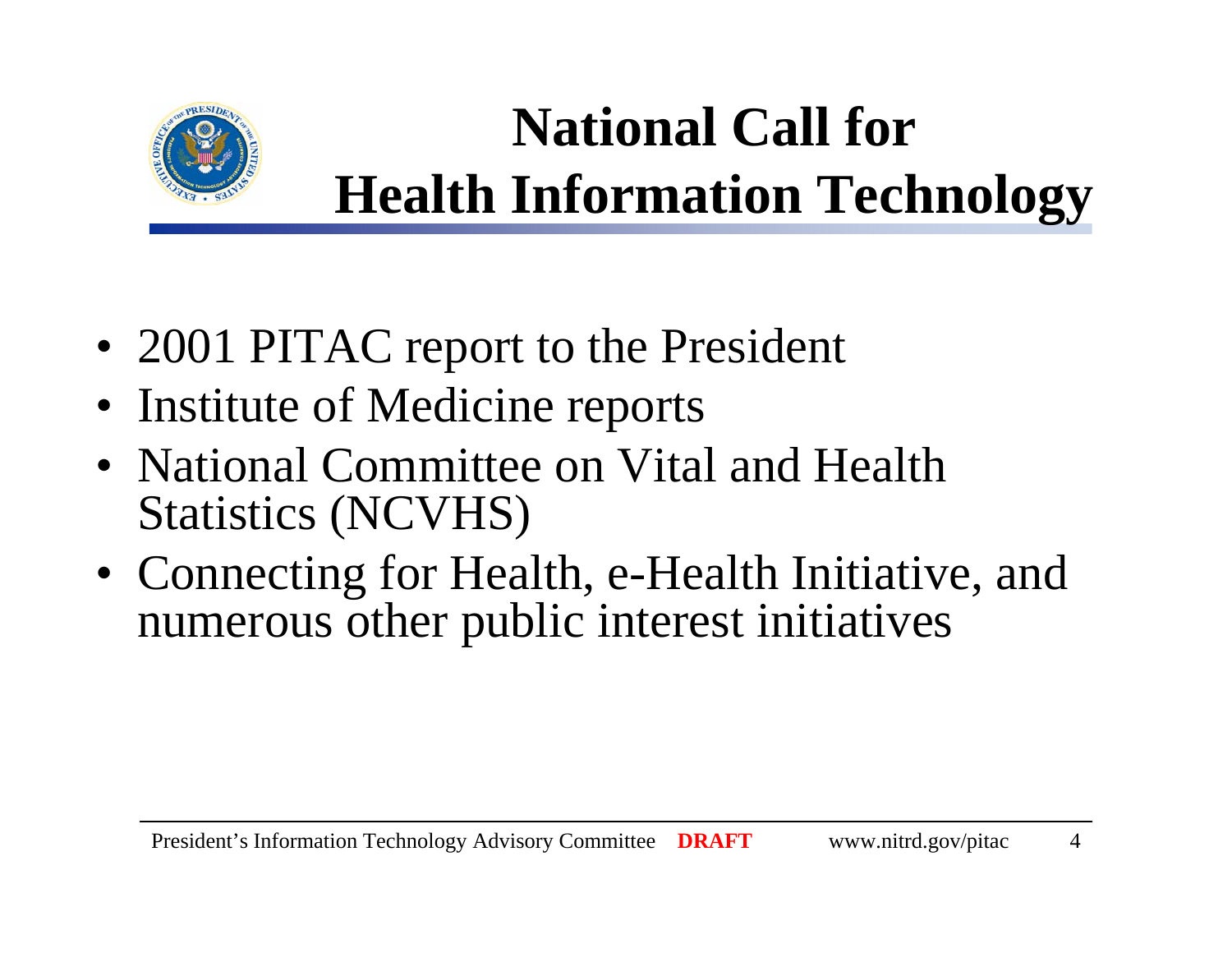

# **2004 State of the Union Address**

## "By computerizing health records, we can avoid dangerous medical mistakes, reduce costs and improve care."

President George W. Bush January 20, 2004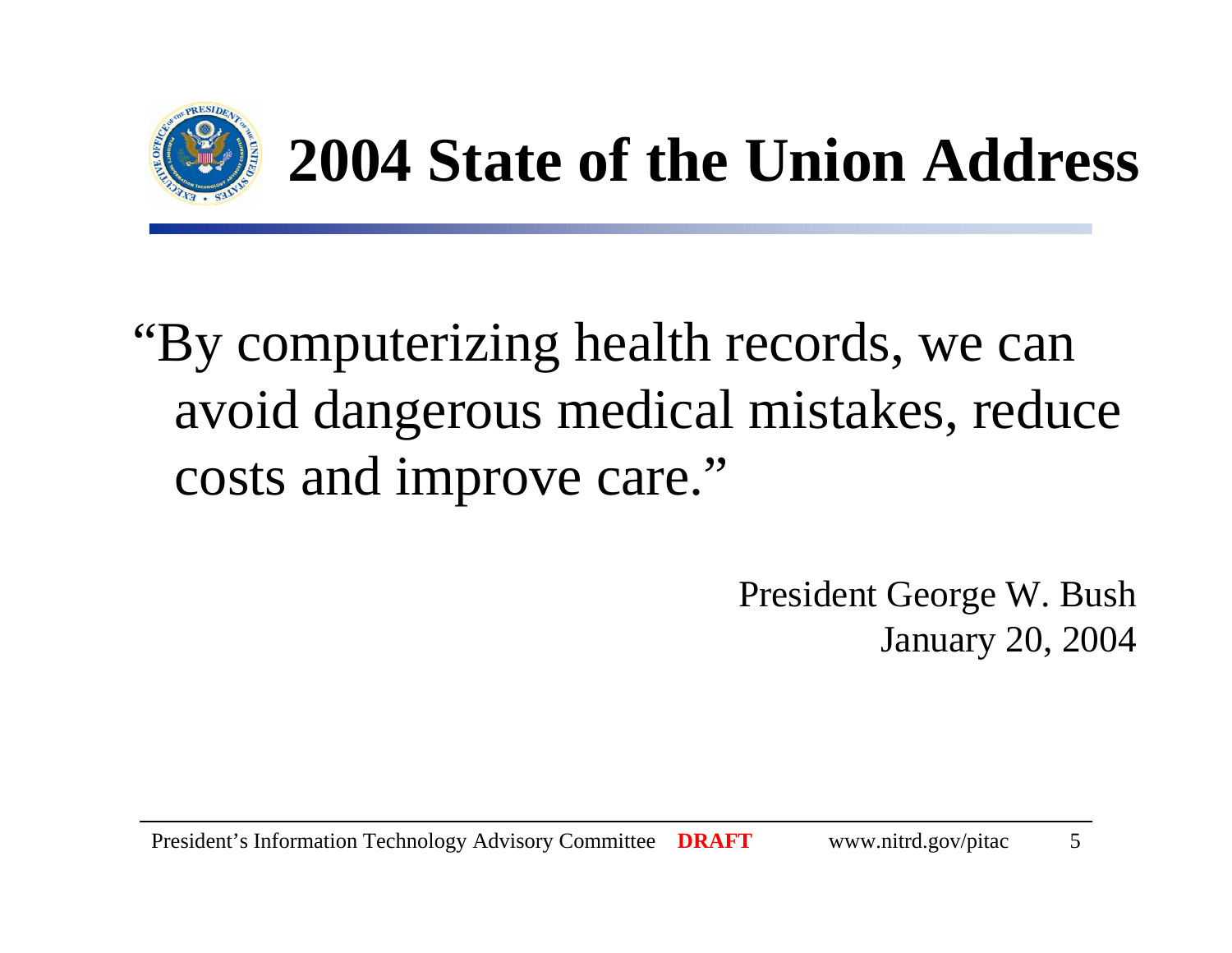

# **President's Radio Address**

"[We] can control health care costs and improve care by moving American medicine into the information age.

My budget for the coming year proposes doubling to \$100 million the money we spend on projects that use promising health information technology. This would encourage the replacement of handwritten charts and scattered medical files with a unified system of computerized records. By taking this action, we would improve care, and help prevent dangerous medical errors, saving both lives and money."

> President George W. Bush January 24, 2004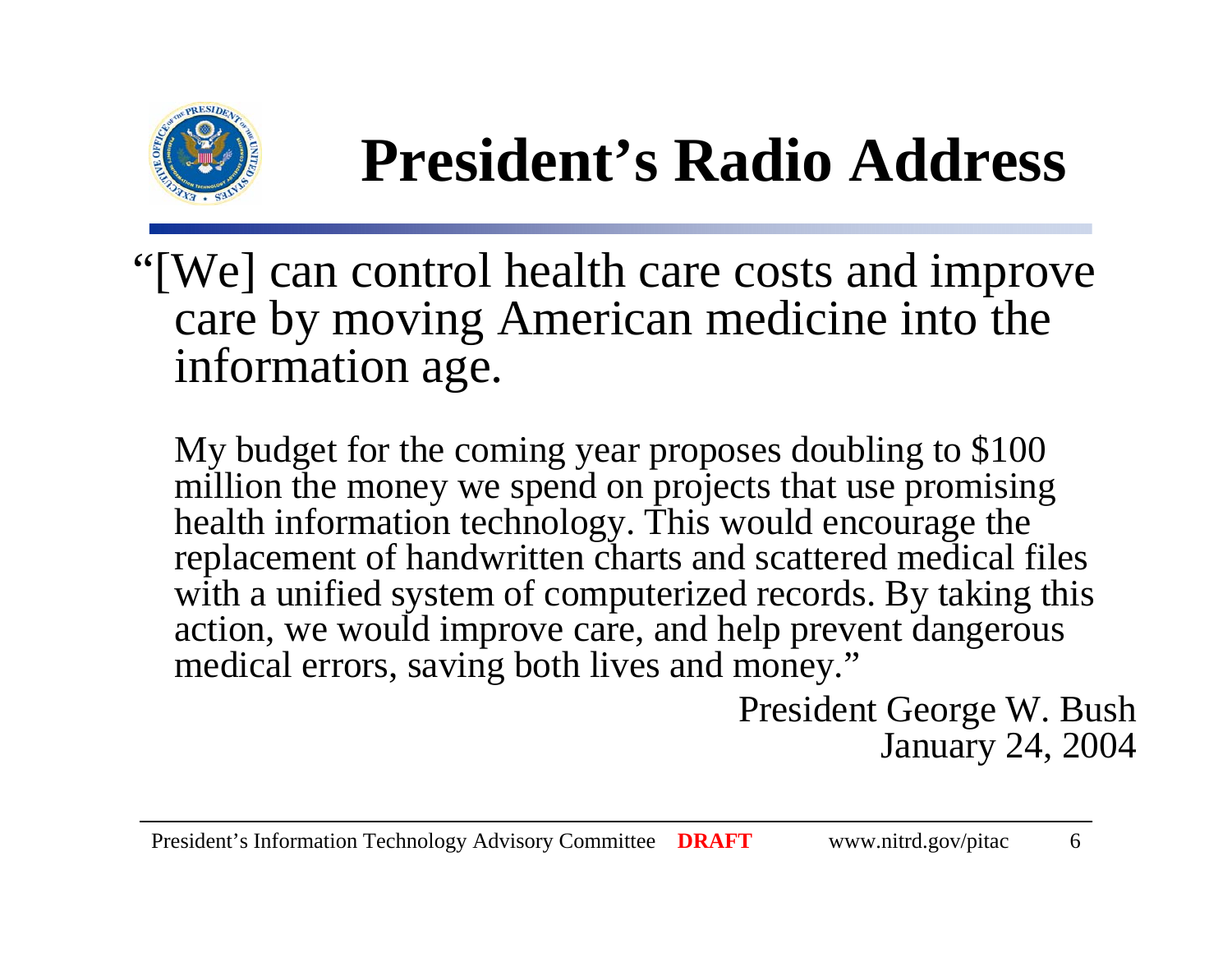

### **HIT Subcommittee Activities**

- •Public meeting: November 2003.
- $\bullet$  Data collection: January 2004.
	- Testimony on issues related to interoperability, privacy, and security.
- • Field visits to examine value of Local Health Information Infrastructures (LHII):
	- Patient Safety Institute: Implementations at Swedish Hospital and Peace Health.
	- Puget Sound Veterans Administration Hospital.
- Town Hall meeting at annual meeting of Health Information and Management Systems Society (HIMSS): February 2004. 23 speakers, ~ 80 attendees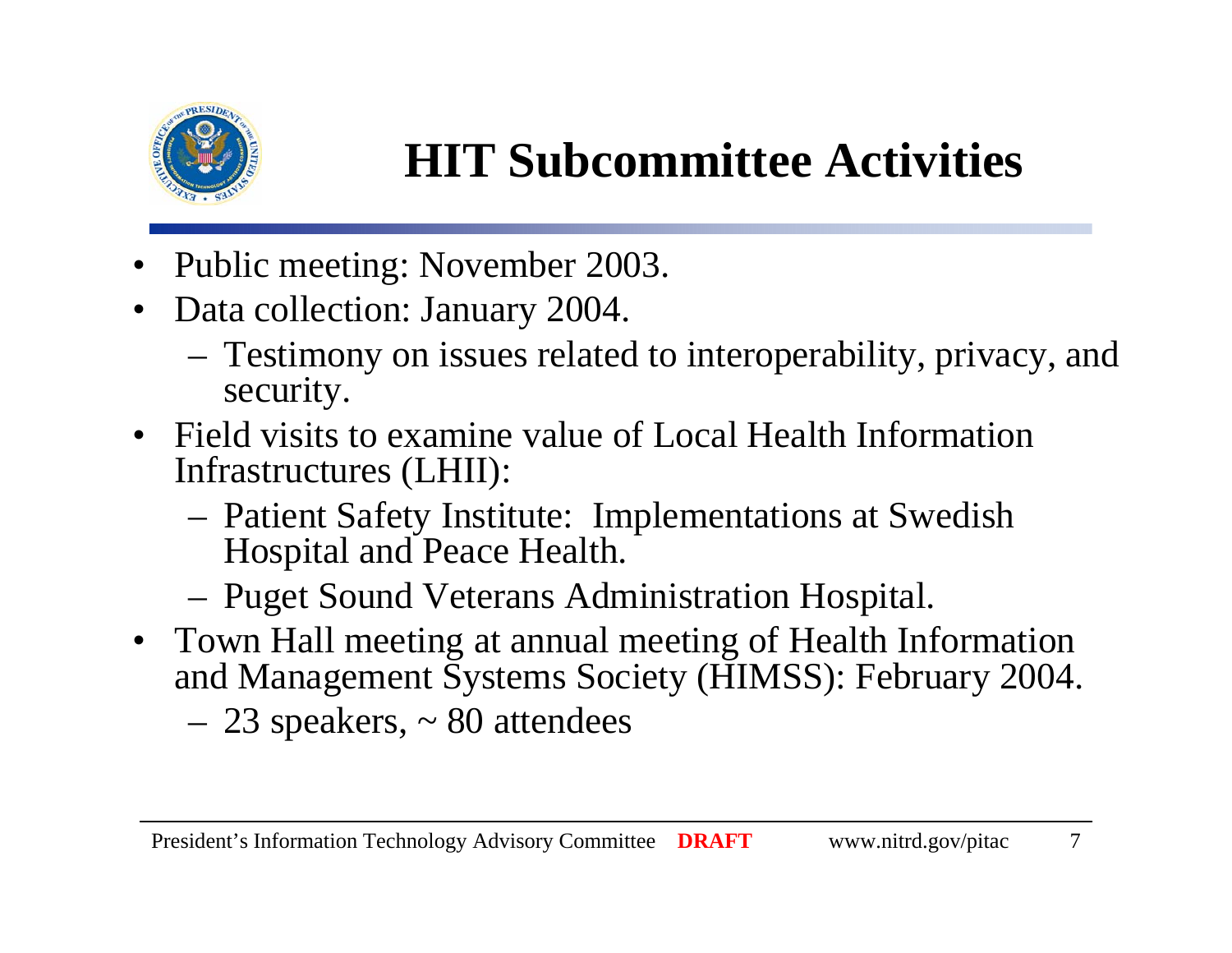

# **Key Goals**

- Accelerate the adoption of information technology in the health care sector.
- Achieve substantial economic and social benefits:
	- Reduce medical errors.
	- Reduce unproductive healthcare expenditures.
	- Improve quality and consistency of care.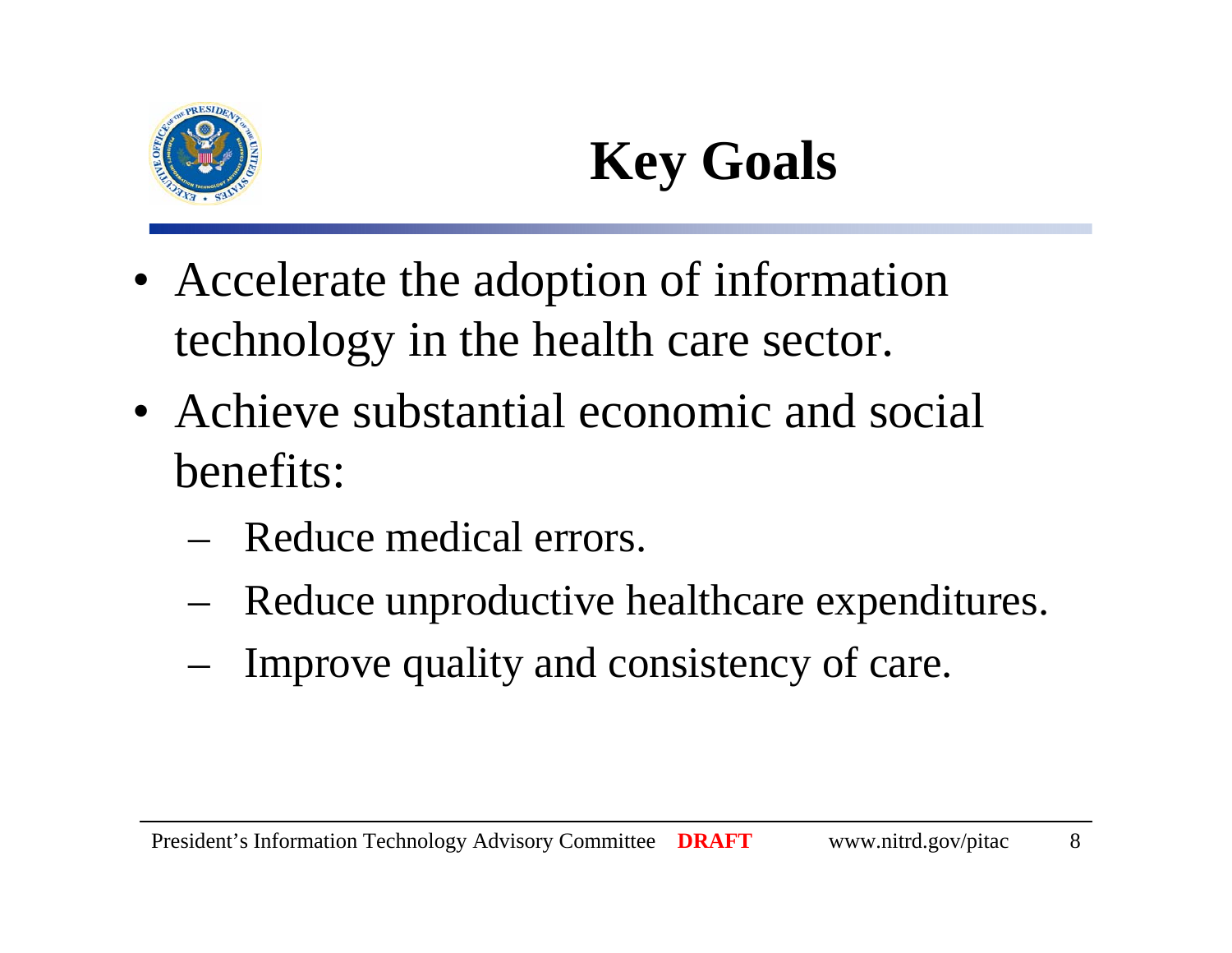

### **Four Essential Elements**

- • Electronic Health Records that maximize the amount of information available to health care providers
	- while not creating new work flow or cost issues.
- Computer-assisted decision support
	- to increase compliance with evidence-based medicine.
- Electronic order entry
	- both for outpatient care and within the hospital environment.
- Interoperable electronic information interchange
	- includes both highly specific standards for capture of new data and tools for capturing non-standards-compliant electronic information from legacy systems.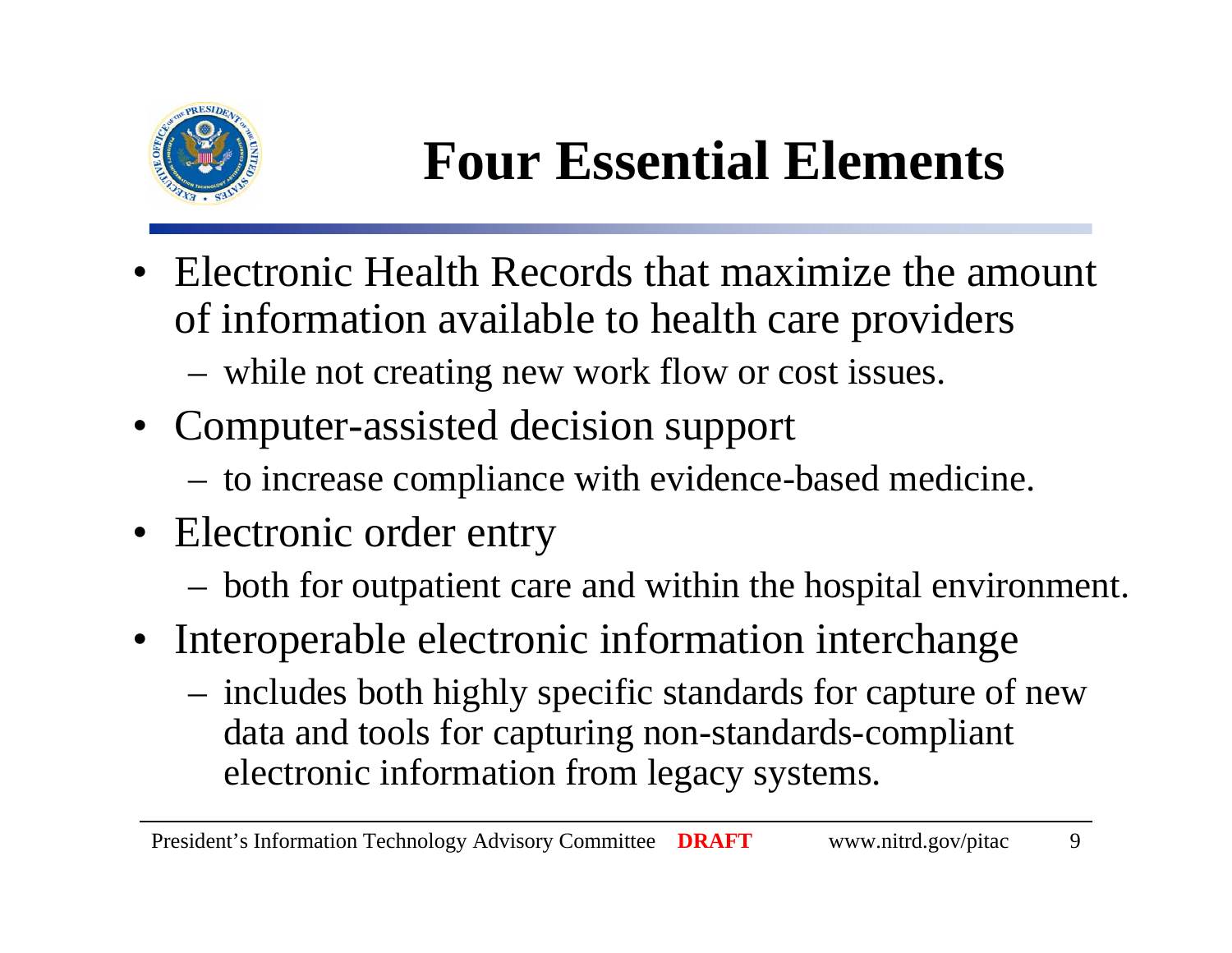

### **Four Essential Elements**

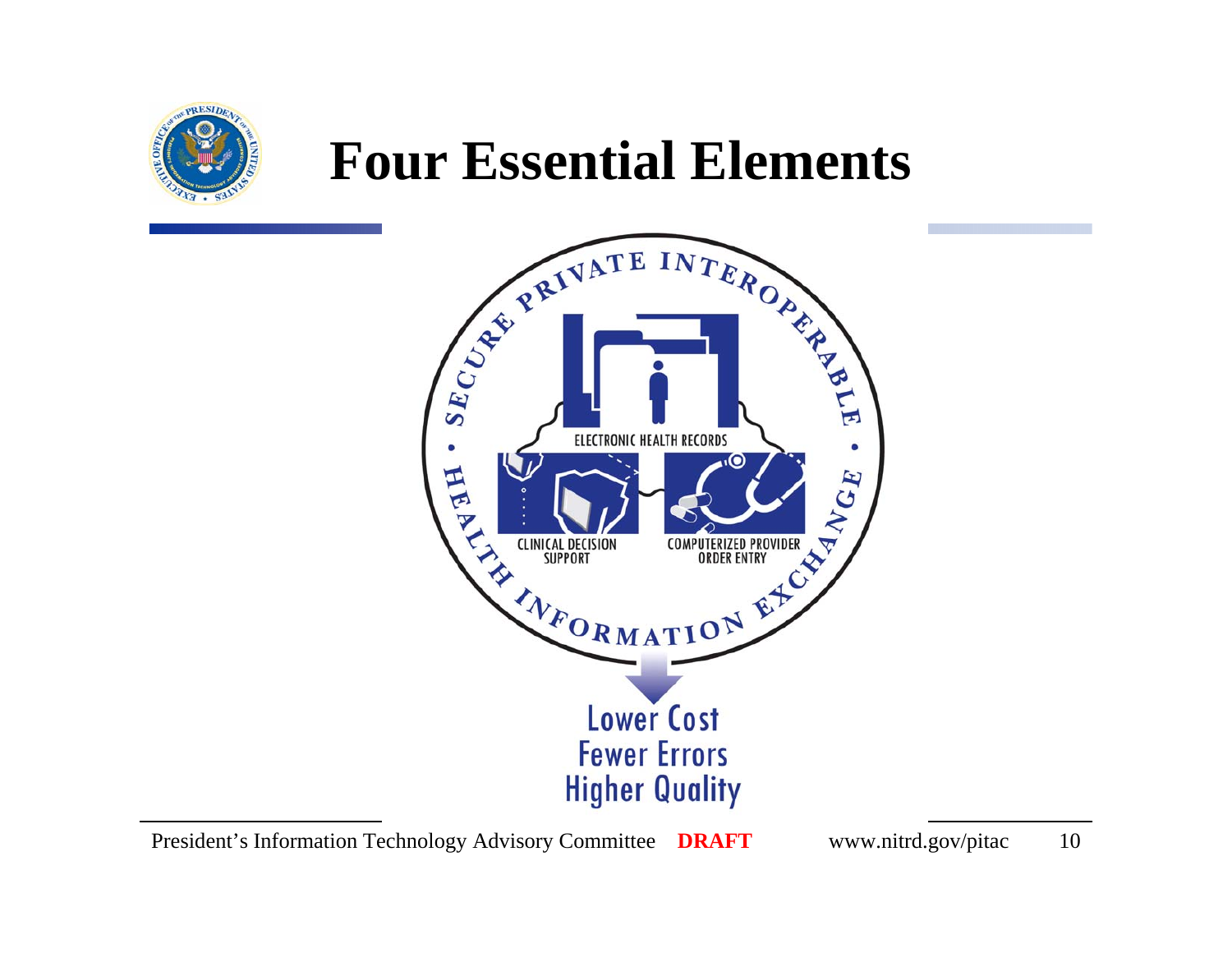

### **Four Essential Elements**

Electronic Health Records

Maximize information available to caregivers without creating new workflow requirements or cost burdens

Clinical Decision Support

Electronic Order Entry

Both for outpatient care and within the hospital environmentTo increase compliance with evidence-based medical practices

Secure, Private, Interoperable Health Information Exchange

•Highly specific standards for capture of new data

•Tools for capturing non-standards compliant legacy data

#### **Lower Cost Fewer Errors Higher Quality**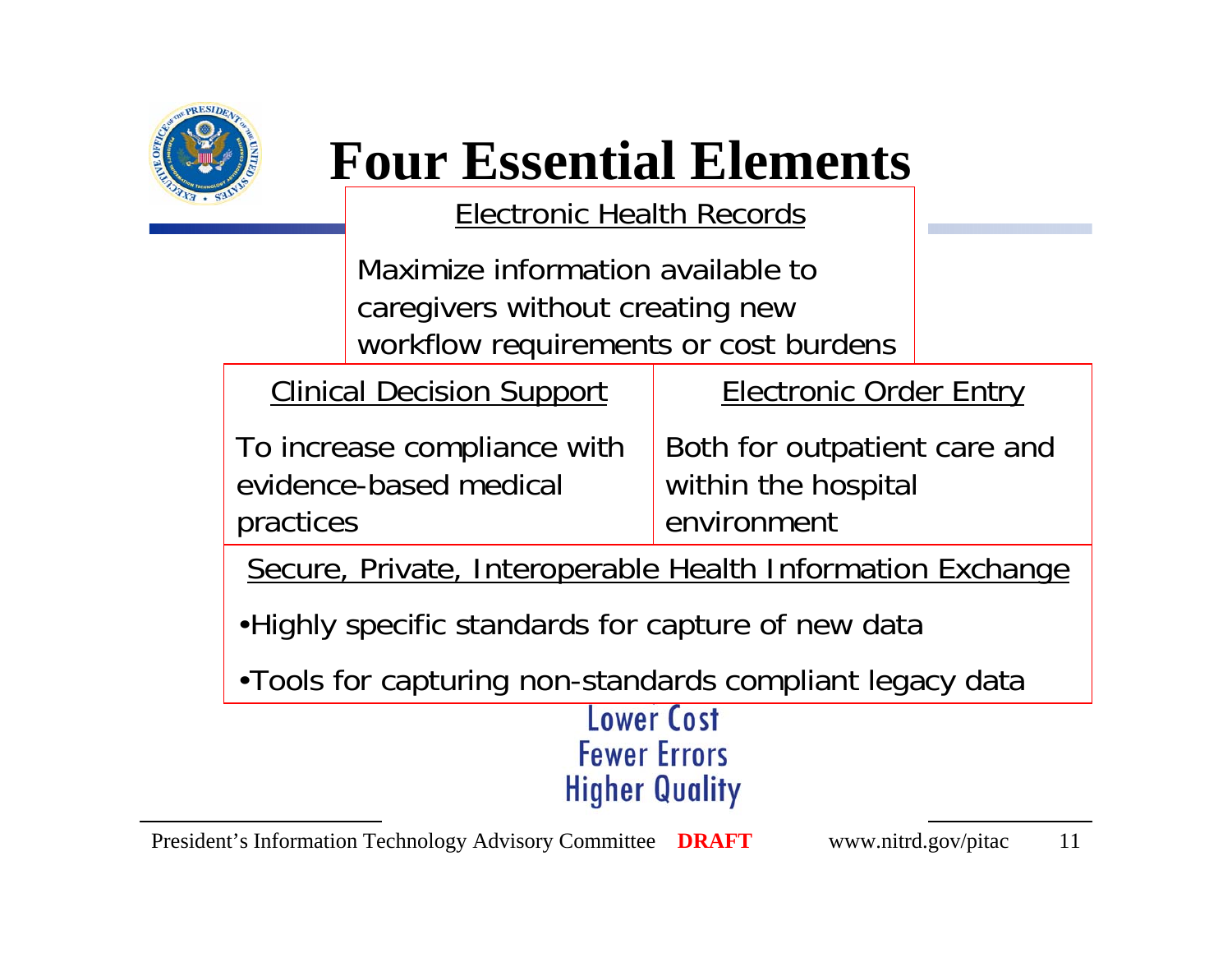

# **I. Economic Incentives for Investment in Health IT**

- $\bullet$  Increase Federal support of demonstration-based studies that estimate quantitatively all major costs and benefits of public and private NHII and EHR investments and practices. Where benefits are not directly returned to those who must invest in IT solutions, Federal means should be sought for redressing the imbalance
	- for example, by development of differential reimbursement structures for Medicare and other Federal health care programs that achieve quality and cost improvements as a result of adopting e-transactions and EHR systems.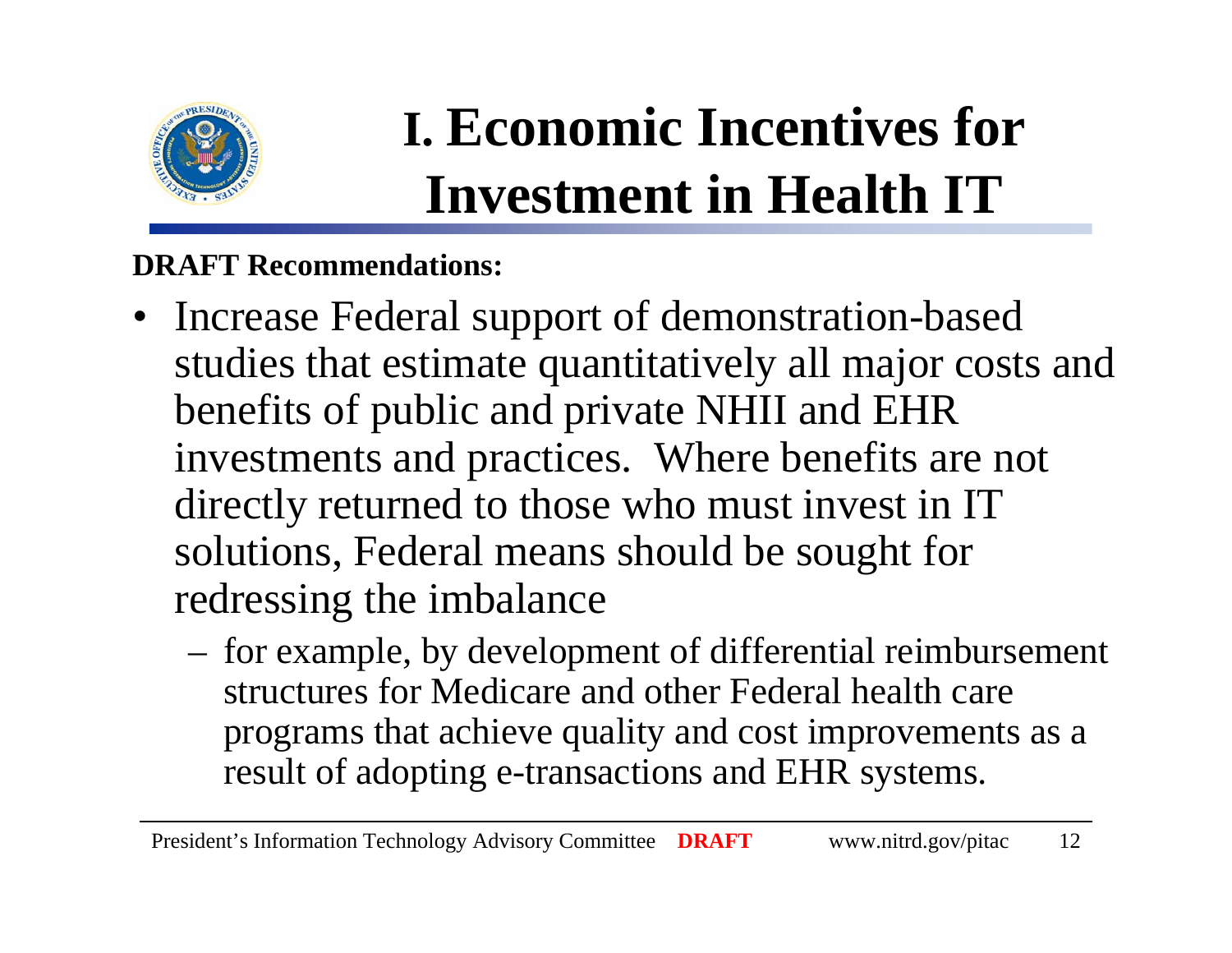

# **I. Economic Incentives for Investment in Health IT (cont.)**

#### **DRAFT Recommendations:**

• A specific study should reassess the cost-benefit of the planned conversion of diagnosis and procedure coding requirements for Federal programs from the International Classification of Diseases, Ninth Revision, Clinical Modification (ICD-9-CM) to ICD-10-CM, compared to the potential alternative of moving directly to reporting diagnoses and procedures coded for clinical purposes in the Systematized Nomenclature of Medicine, Clinical Terms (SNOMED CT). This might provide incentives for standardized EHR implementations.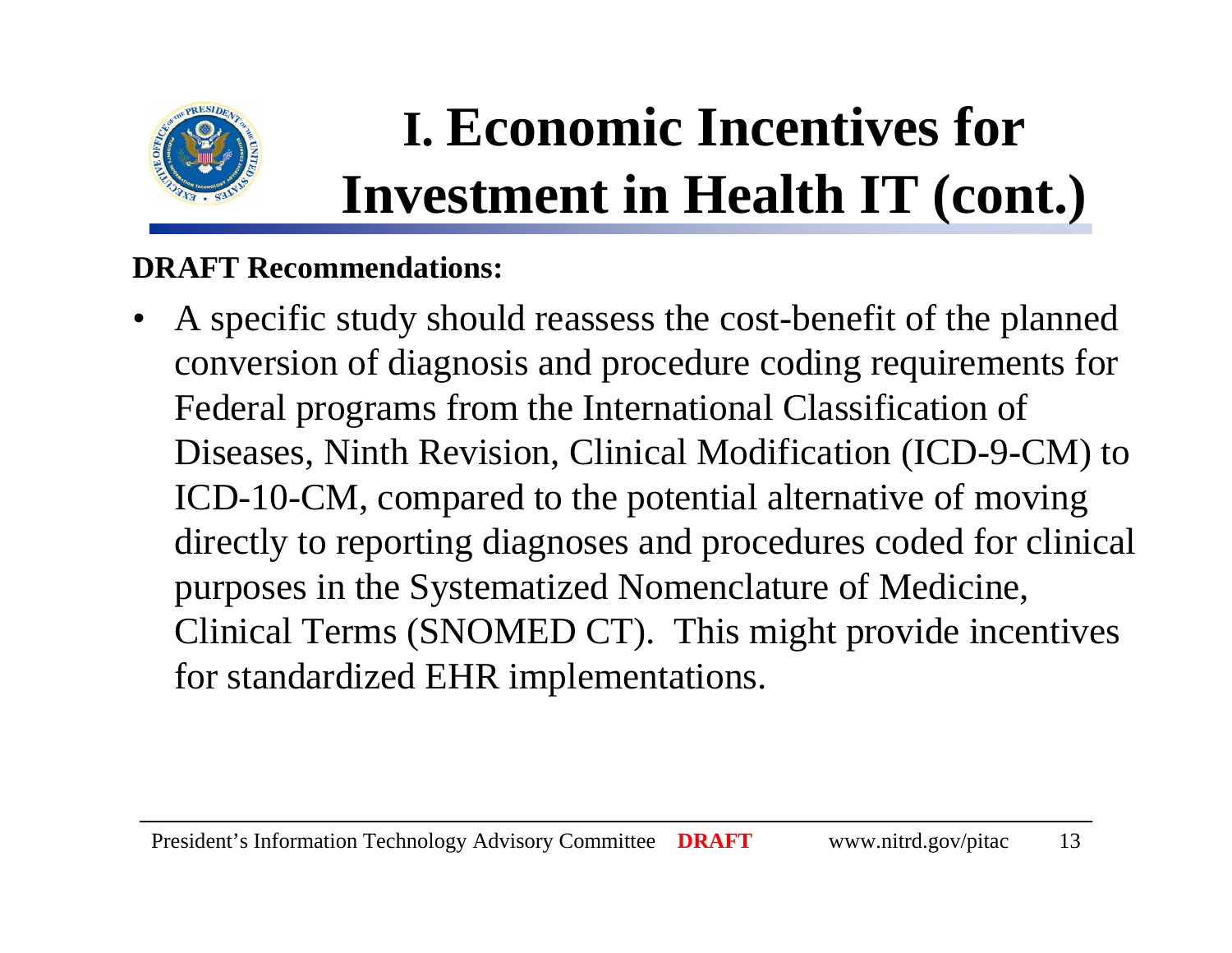

## **II. Health Information Exchange**

- Increase Federal support for regional demonstrations of health information exchange that can draw upon and provide remote viewing of existing data sources, many of which do not conform to highly specific data standards.
- Research and Development are also needed to devise standard ways to present information that help clinicians to integrate disparate data from multiple sources.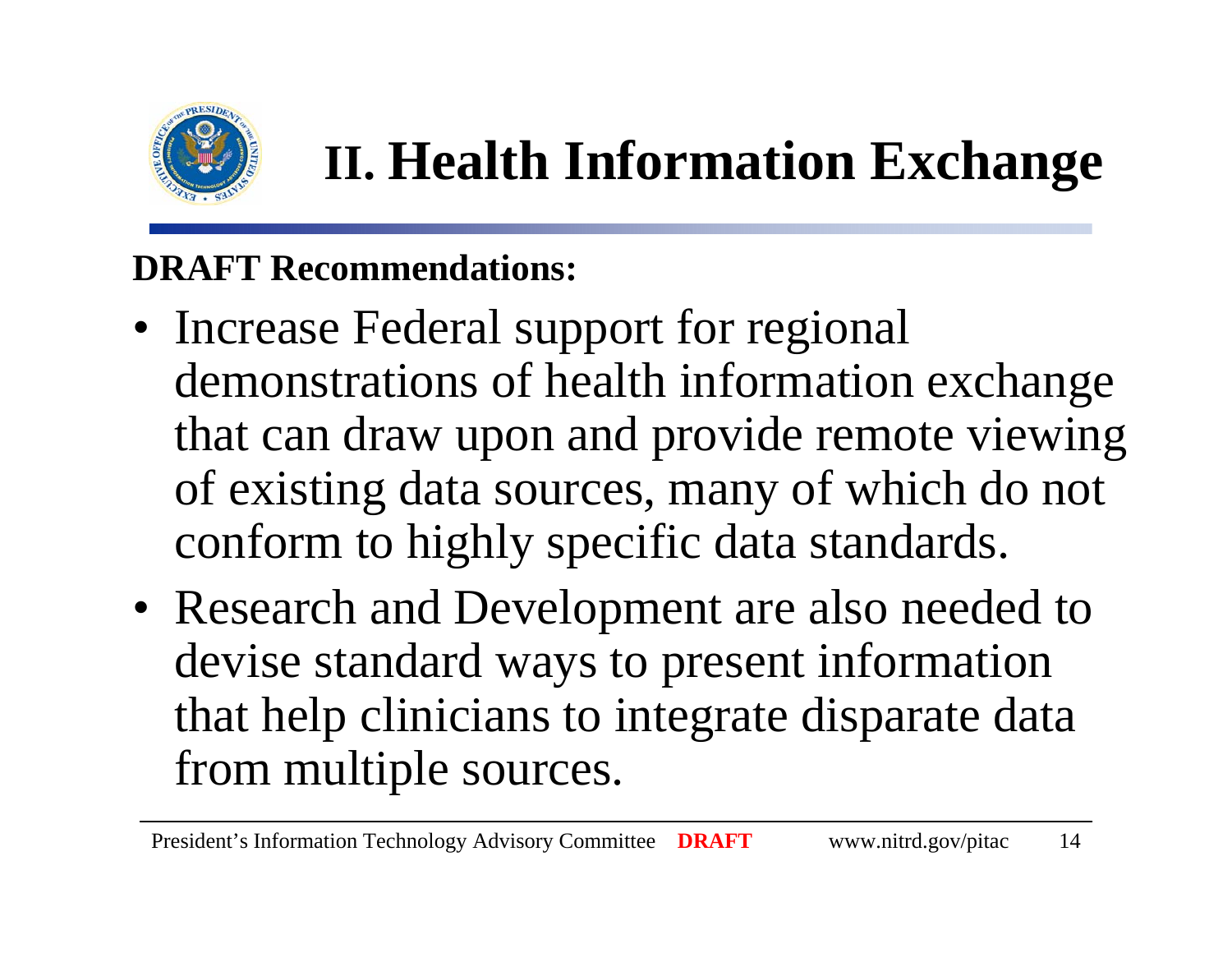

### **III. Leveraging Federal Health IT Investments**

- $\bullet$  Develop a single set of standards for EHR systems that can be implemented across all federally-implemented EHRs and shared with the private sector.
- • Increase Federal support of pathfinder demonstrations that share appropriate Federal Health IT implementation knowledge across all departments of the government and to the private sector.
	- Such demonstrations should use the standards analyses and recommendations of the Consolidated Health Informatics (CHI) eGovernment initiative as a foundation.
	- As soon as practical, demonstrations should target rural and disadvantaged communities that are underserved by private sector vendors of health IT solutions.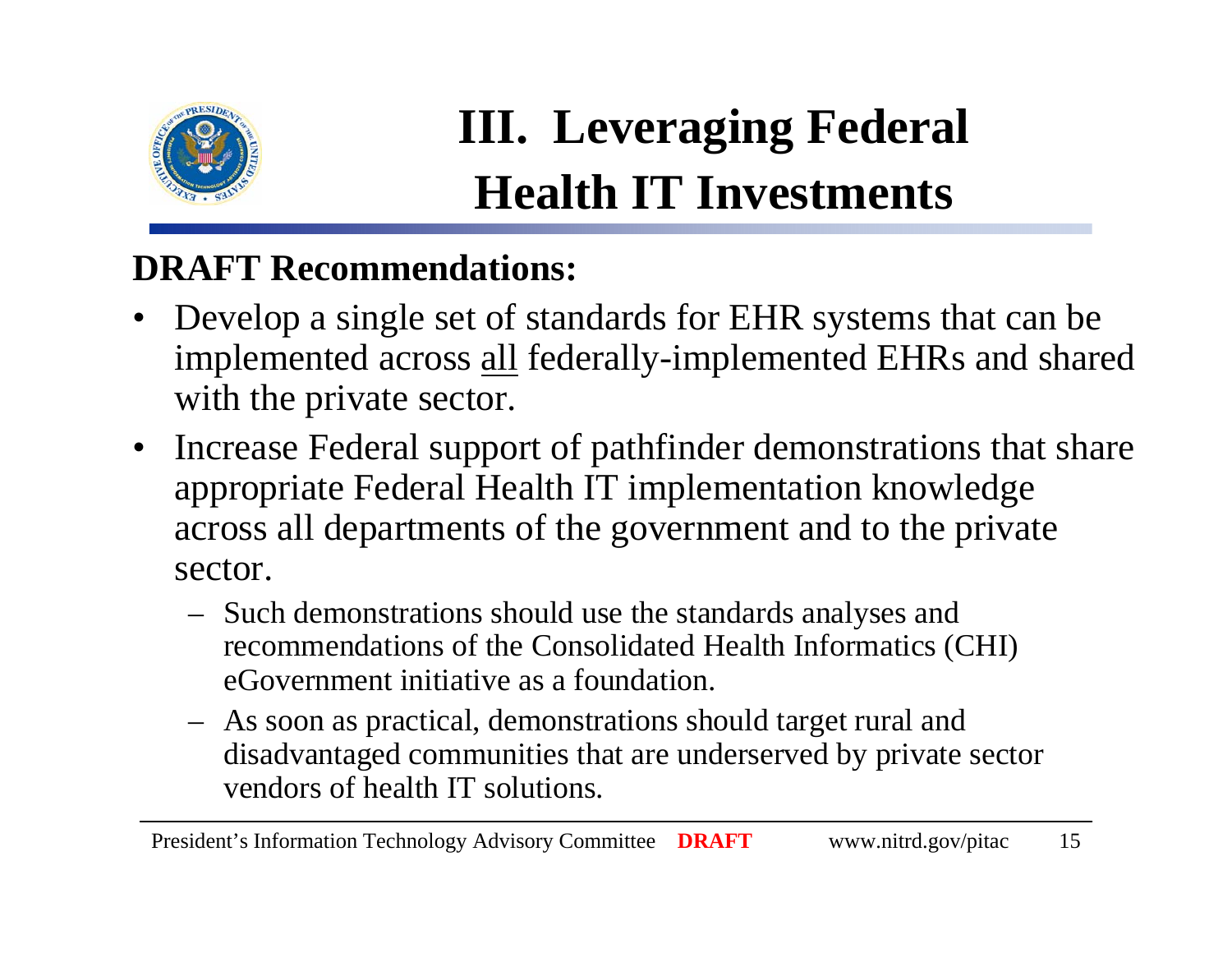

## **IV. Normalized, Interoperable EHRs**

- Devote Federal R&D resources to the development of a single set of data standards for the most common forms of clinical information.
	- – This effort should leverage efforts underway within federally-implemented systems (see Recommendation #3).
	- Examples of data to be included in the standard are vital signs, examination findings, and review of systems information.
	- These standards should be developed in the public domain in conjunction with voluntary, standards developing organizations such as HL7 and ASTM so that they may be implemented in proprietary EHR systems and also used as a fully interoperable transport standard between EHR systems.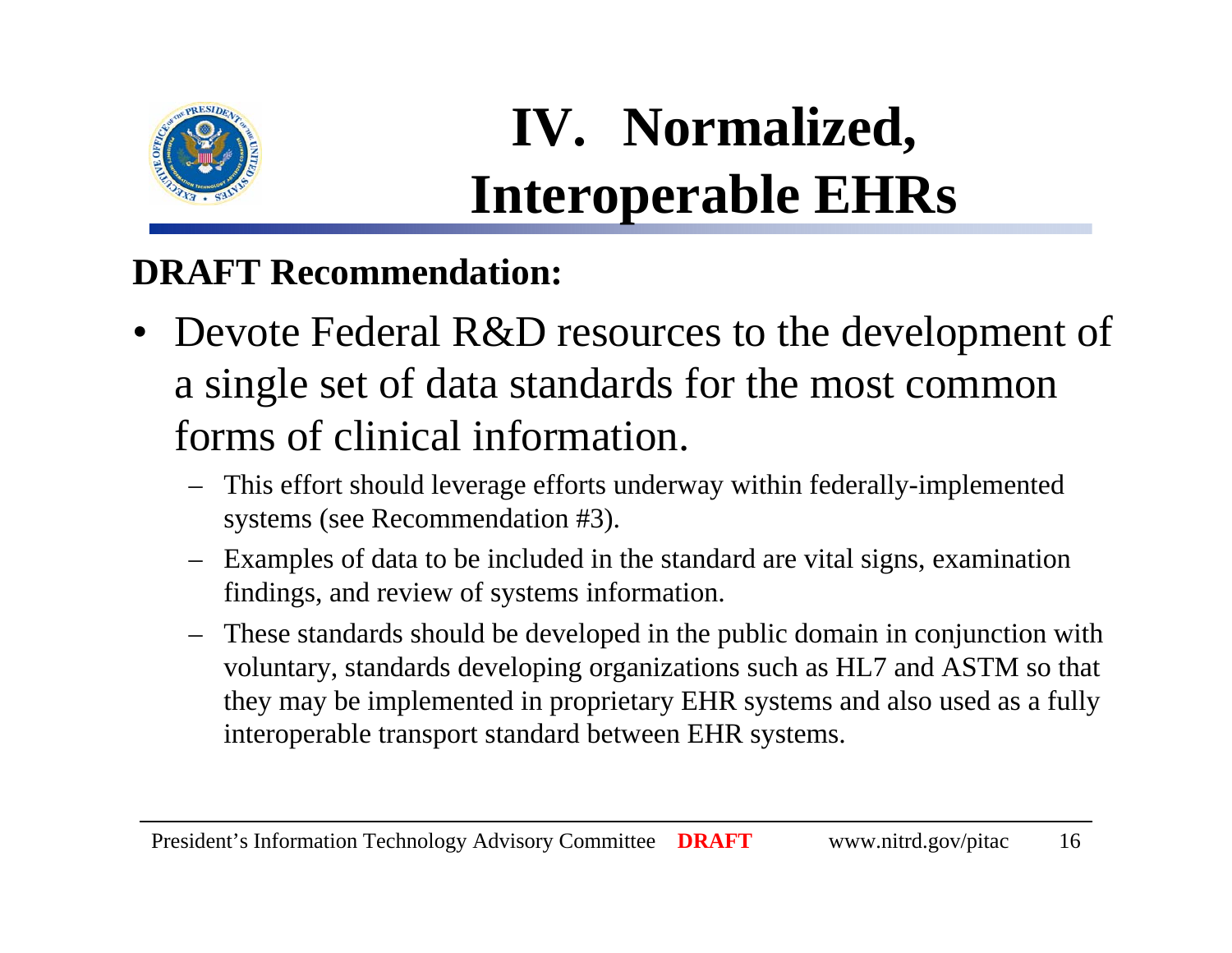

# **IV. Normalized, Interoperable EHRs (cont.)**

- $\bullet$ Fund R&D into low-cost tools for normalizing both new and legacy digital data without disrupting current clinical workflow.
	- Such tools might draw upon existing Federal projects for rules-based and statistical-based natural language processing and related technologies.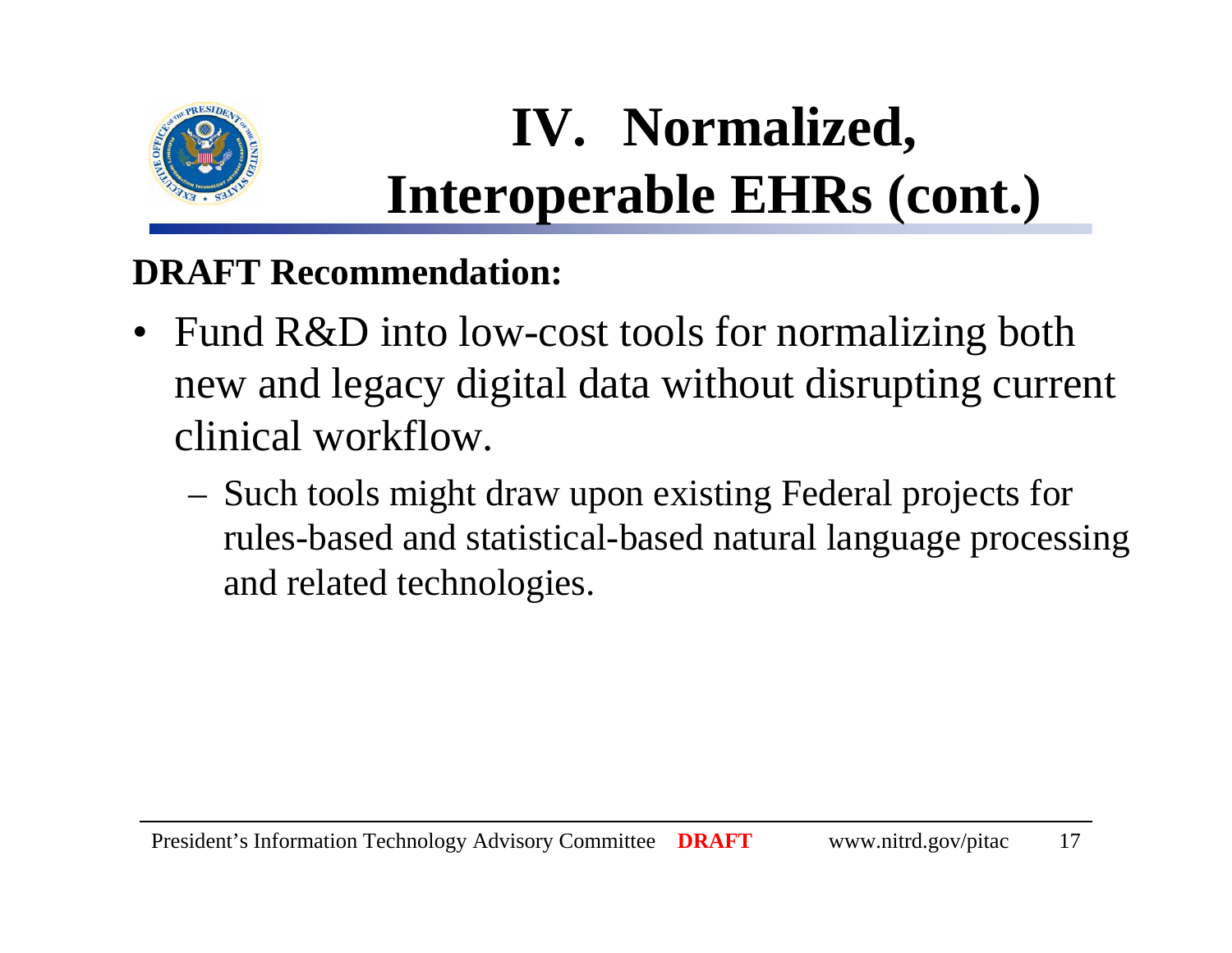

# **V. The Human/Machine Interface and EHRs**

- Research and development are needed to develop innovative and efficient human-machine interfaces that are optimized for use in the health care sector. Research into the use of IT to improve the work flow for health care delivery functions is a particularly inviting target.
	- Technology examples include improved medical-domain voice-recognition data conversion systems, improved automated entry of instrument data, improved templates that simplify and accelerate data entry without training, and automated methods for converting both new and legacy electronic data to normalized form.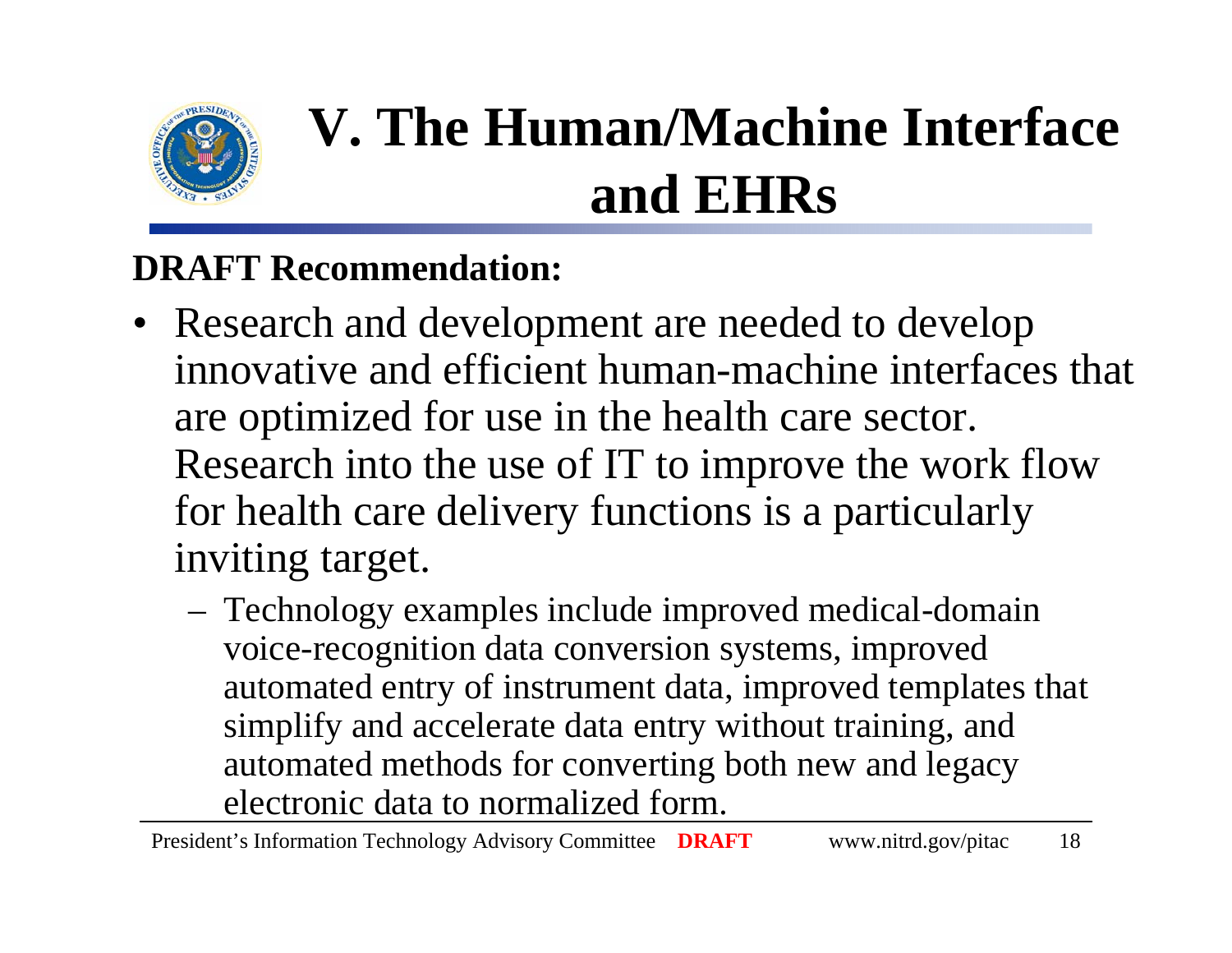

### **VI. Unambiguous Patient Identification**

- Research is needed to determine practical means for unambiguously identifying and linking patient data from multiple sources in a unique, secure, and trusted manner that protects patient privacy and gives the patient control over the use of his or her medical information.
	- This research should include an estimate of the costs and benefits associated with unique patient identifiers derived from existing or novel patient attributes.
	- This research should include existing models that emphasize private, rather than government, control of data storage, transmission, and sharing.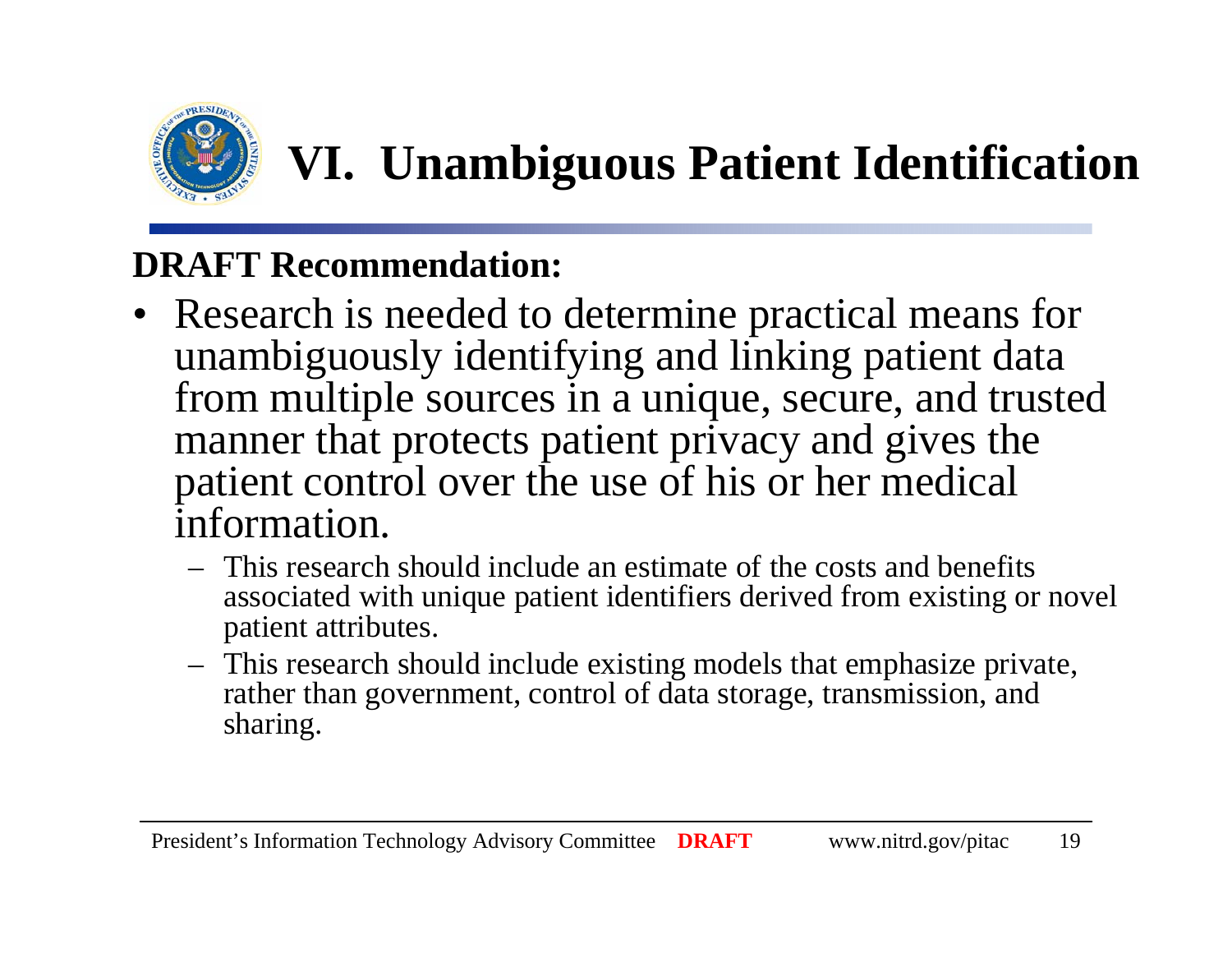

### **VII. Facilitating the Sharing of EHR Technologies**

- Prompt multidisciplinary research is needed into actual and perceived legal impediments to sharing EHR systems by physicians, hospitals, laboratories, and pharmacies.
	- That research should include medical, legal, and economic expertise and should produce clear guidance that is widely accepted by government and private agencies and that maximally benefits the populace by facilitating the deployment of Health IT solutions.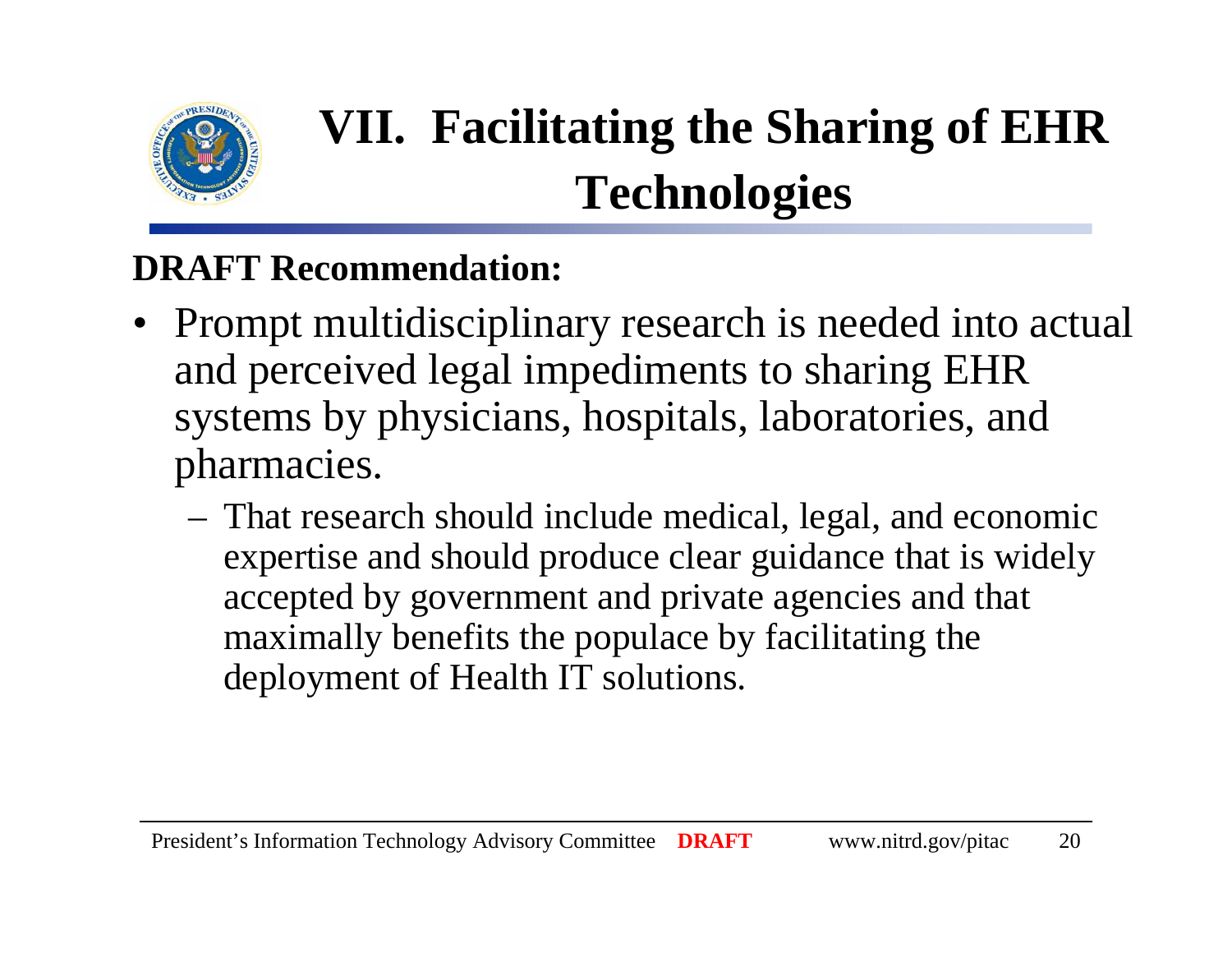

## **VIII. Coordination of Federal NHII Development and Implementation**

- Establish a senior body to coordinate the development and deployment of Health IT solutions across all Federal departments and agencies, and to coordinate the associated technology transfer to and from the private sector.
	- This body might be composed of a core group of individuals at the Undersecretary level from each affected department with additional agency-level expertise acquired as needed.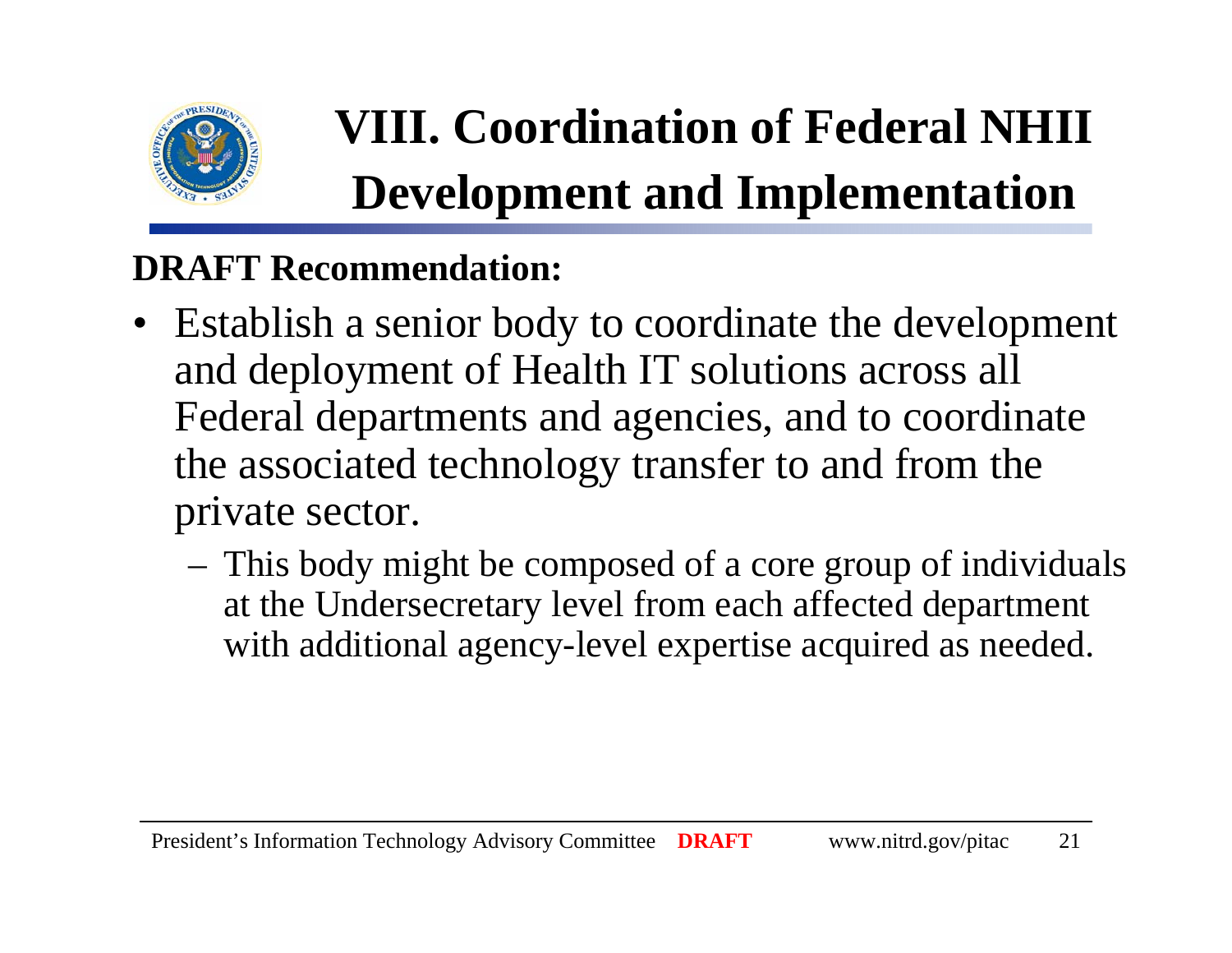

### **IX. Public Key Encrypted Internet Communications**

- There should be no Federal impediment to Internet transmission of health data protected by secure Public Key (PK) ciphers of adequate length.
	- Assuring the trustworthiness of such ciphers requires continued aggressive Federal support for R&D on current and novel PK ciphers, means for defeating them, and pathfinder demonstrations in health-relevant contexts.
	- A specific example would be re-examination of the current Medicare policy that prevents CMS contractors from using secure transmissions over the Internet.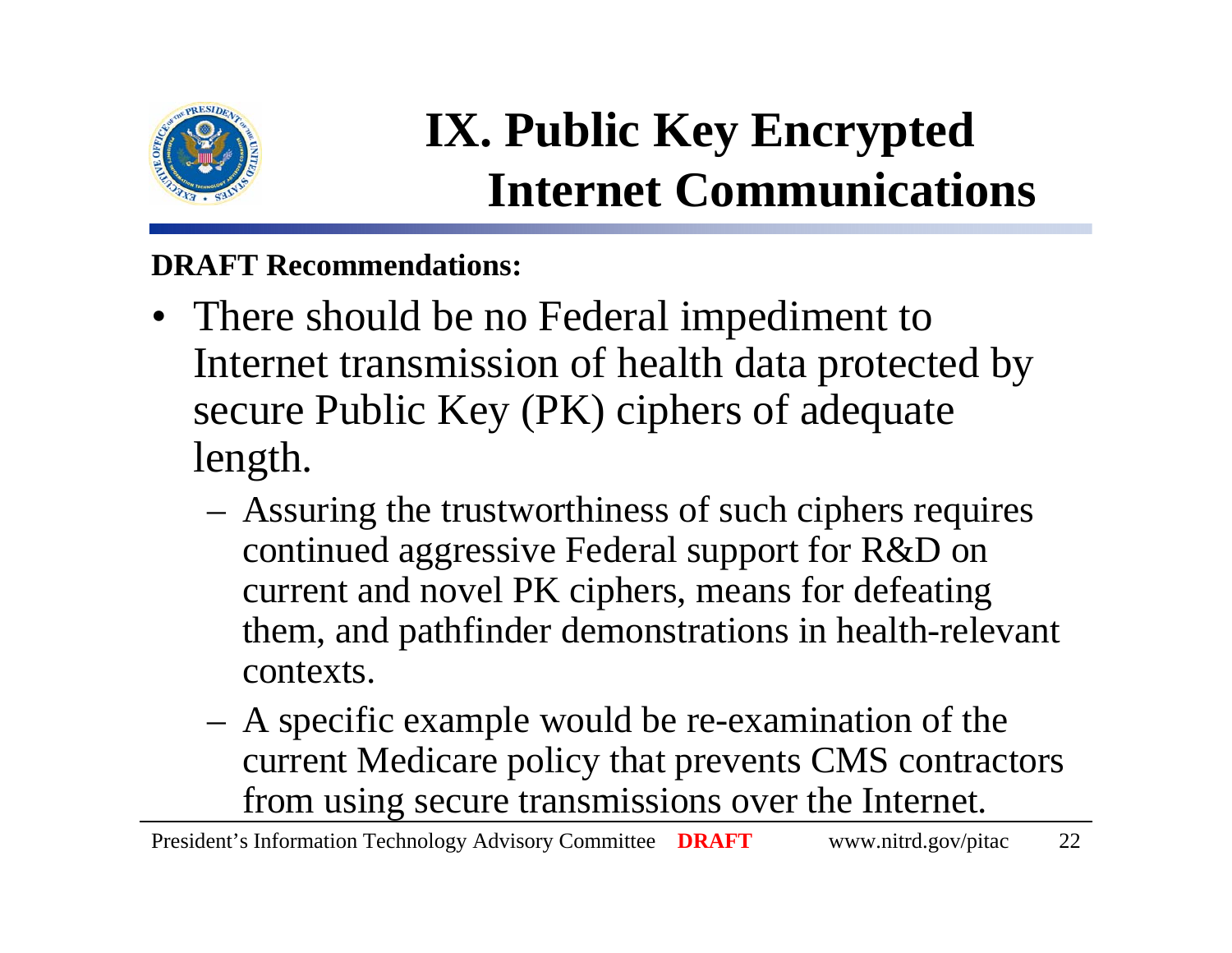

### **IX. Public Key Encrypted Internet Communications (cont.)**

- A single coordinating body for certificate authorities should be established, in order to avoid the cost and confusion of bilateral encryption agreements across all health information systems.
	- Given the number of health entities that must communicate with one another, bilateral encryption agreements are untenable. Therefore the recommended studies should also assess the current maturity and efficiency of encryption techniques for sharing health information and the efficiency of federalizing such techniques.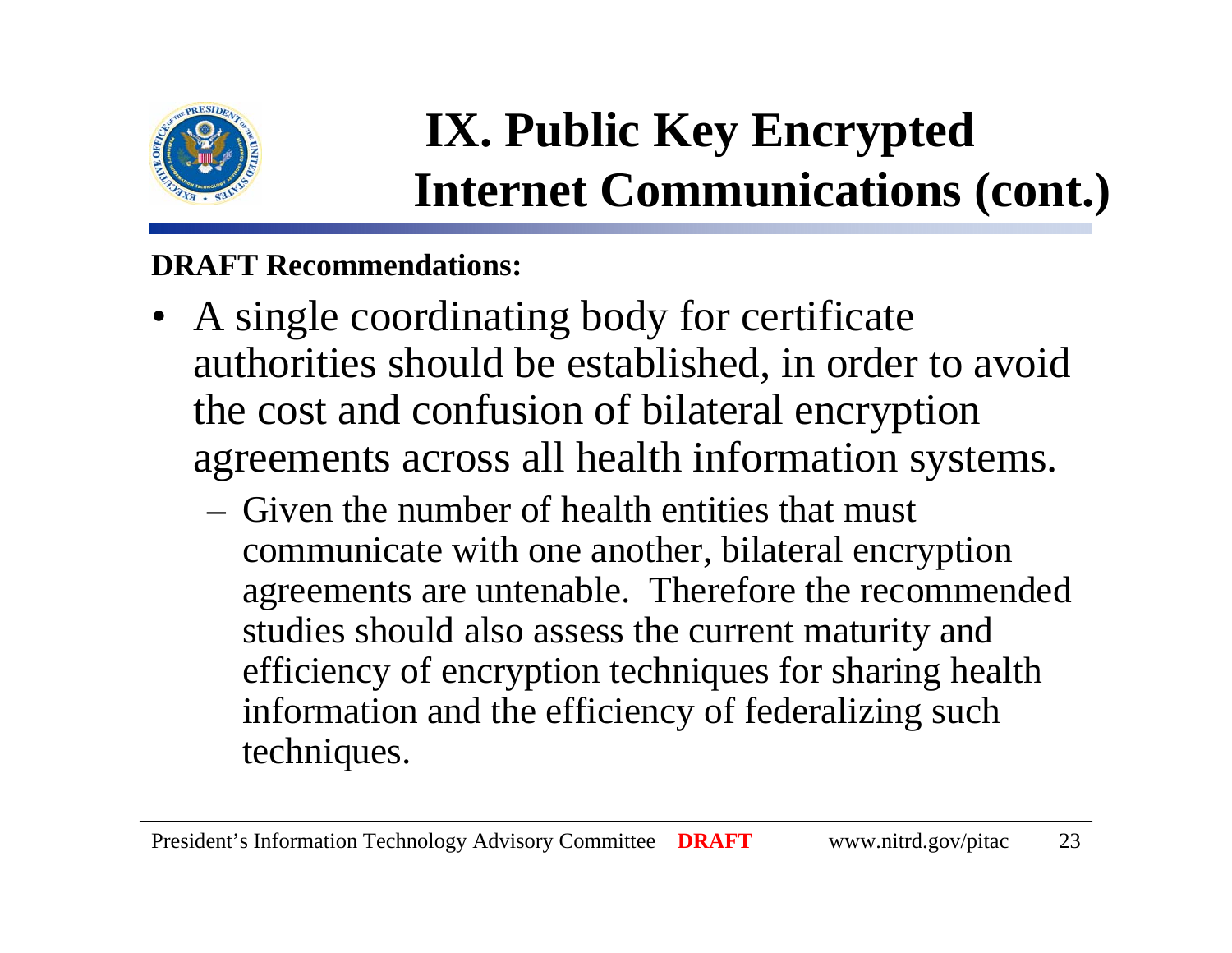

- The Federal government, through the National Institutes of Standards and Technology (NIST) in the Department of Commerce or other civil, crossdepartment technology entity, should accelerate definition and establishment of extensible, hierarchical authentication trust trees and standards for optional use by the private health sector, where these trees include both government and private providers
	- supportive R&D is required.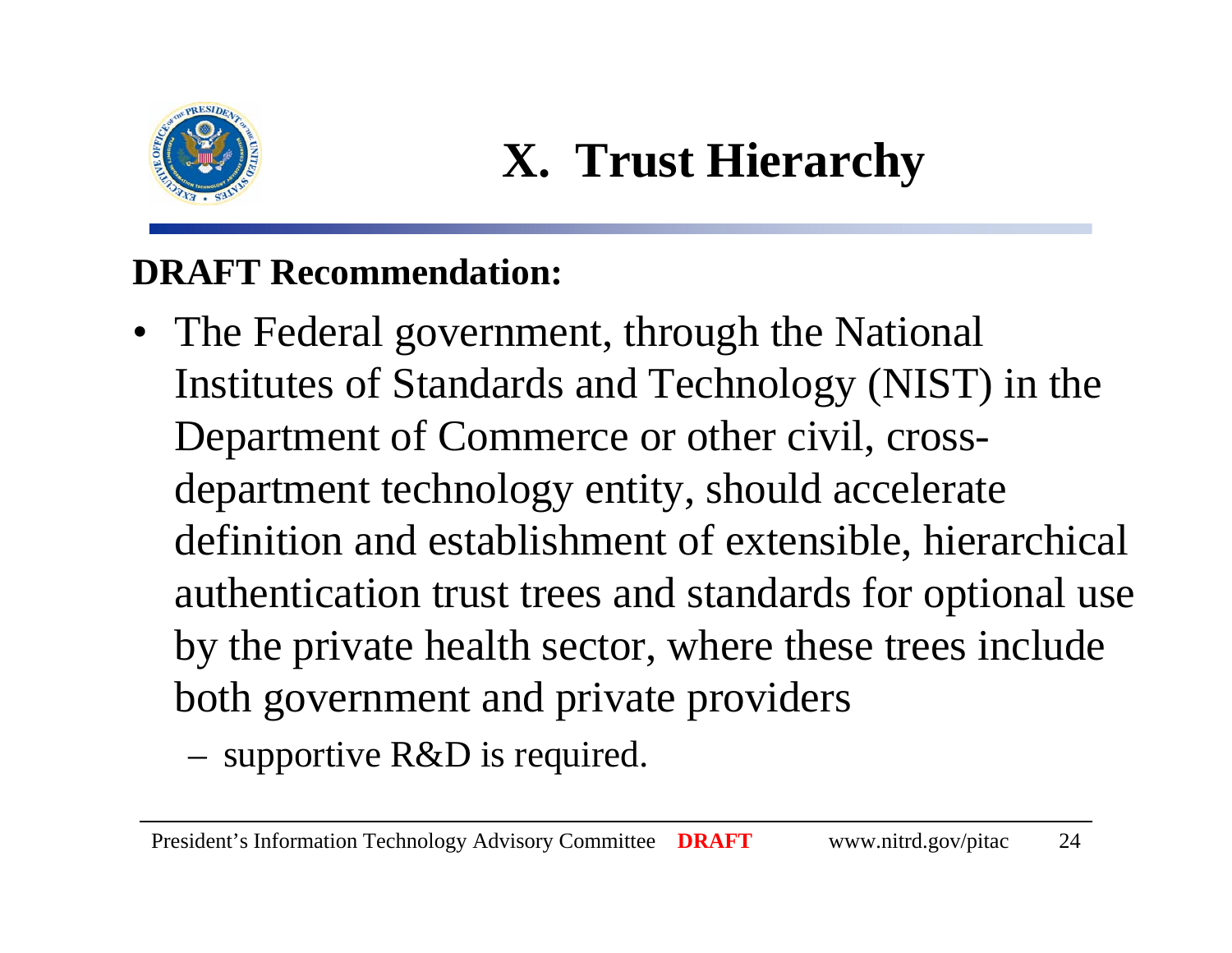

### **XI. Tracing Access Requests**

- Federal policies should promote development and use of data-access tracking (or auditing) systems in the health care sector.
	- This requires increased funding for R&D of such means, including pathfinder demonstrations in large systems.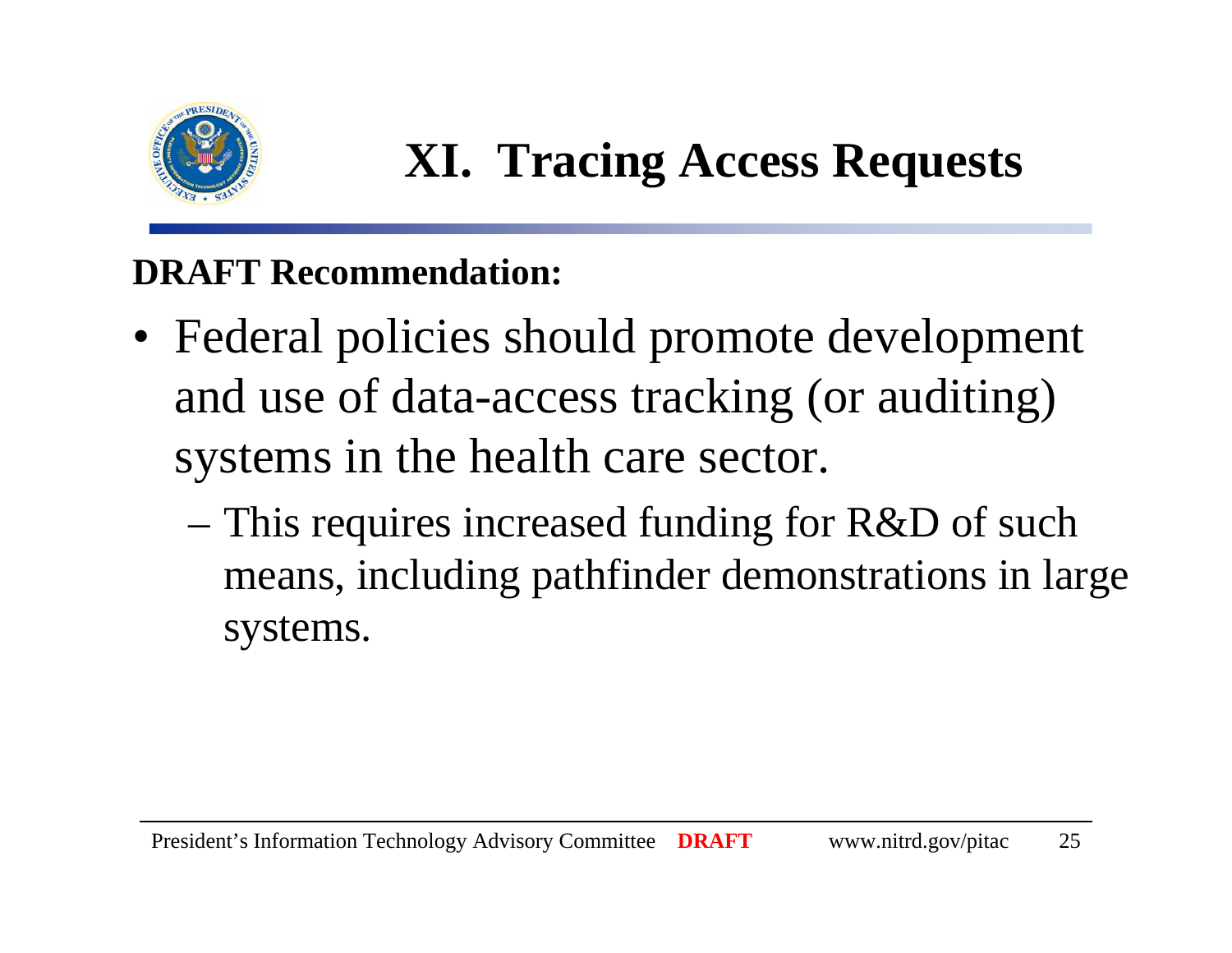

### **XII. Policy Issues**

**DRAFT Recommendation:**

• Federal policy recommendations relevant to the privacy and security issues listed above should be an early product of the senior coordination body for Health IT (see Recommendation VIII).